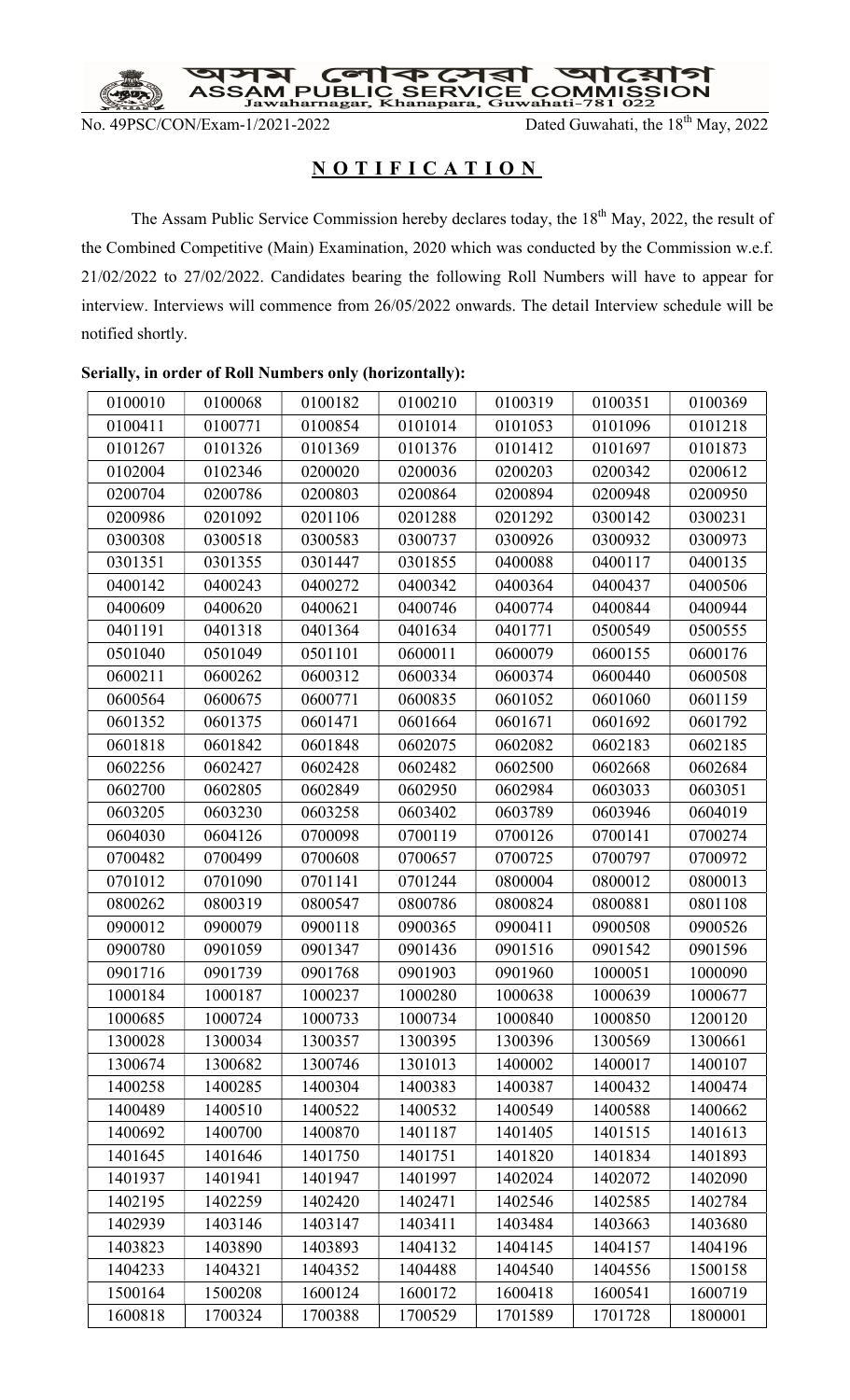| 1800005 | 1800030 | 1800270 | 1800344 | 1800418 | 1800448 | 1800455 |
|---------|---------|---------|---------|---------|---------|---------|
| 1900033 | 1900054 | 1900155 | 1900156 | 1900191 | 1900263 | 1900285 |
| 1900296 | 1900300 | 1900350 | 1900411 | 1900506 | 1900520 | 1900537 |
| 1900603 | 1900729 | 1900787 | 1900824 | 1900884 | 1900915 | 1900943 |
| 1901014 | 1901071 | 1901084 | 1901142 | 1901229 | 1901272 | 1901315 |
| 1901317 | 1901724 | 1901763 | 1901914 | 2000107 | 2000418 | 2000481 |
| 2000528 | 2000554 | 2000691 | 2001091 | 2001100 | 2001132 | 2001244 |
| 2001254 | 2100043 | 2100394 | 2100459 | 2200028 | 2200035 | 2200137 |
| 2200160 | 2200171 | 2200421 | 2200582 | 2200624 | 2200629 | 2200719 |
| 2200791 | 2200866 | 2200907 | 2200956 | 2201035 | 2201182 | 2201382 |
| 2201516 | 2201567 | 2201686 | 2201697 | 2201929 | 2202016 | 2202071 |
| 2202074 | 2202227 | 2202281 | 2202487 | 2202503 | 2202530 | 2202638 |
| 2202666 | 2202792 | 2203020 | 2203022 | 2203054 | 2203143 | 2203144 |
| 2203209 | 2203222 | 2300014 | 2300428 | 2300445 | 2300479 | 2300498 |
| 2300634 | 2300746 | 2300770 | 2300880 | 2300942 | 2301017 | 2301288 |
| 2301315 | 2301353 | 2301354 | 2301381 | 2301389 | 2301585 | 2301730 |
| 2301859 | 2301877 | 2302004 | 2302197 | 2302234 | 2400024 | 2400218 |
| 2400226 | 2400332 | 2400399 | 2400460 | 2400495 | 2400496 | 2400519 |
| 2400581 | 2400754 | 2401295 | 2401400 | 2401410 | 2401522 | 2401647 |
| 2401713 | 2401725 | 2401785 | 2401796 | 2401840 | 2401892 | 2401965 |
| 2401985 | 2402012 | 2402089 | 2402126 | 2402463 | 2402556 | 2500014 |
| 2500175 | 2500764 | 2500900 | 2501062 | 2501162 | 2501304 | 2501419 |
| 2501899 | 2501928 | 2501959 | 2502011 | 2502308 | 2502356 | 2600006 |
| 2600039 | 2600068 | 2600153 | 2600176 | 2600254 | 2600392 | 2600602 |
| 2600843 | 2600913 | 2600942 | 2601244 | 2601258 | 2601495 | 2601601 |
| 2601832 | 2601927 | 2601995 | 2602146 | 2602162 | 2602226 | 2602378 |
| 2602433 | 2602541 | 2602543 | 2602701 | 2602711 | 2700342 | 2800012 |
| 2800124 | 2800174 | 2800221 | 2800286 | 2800368 | 2800380 | 2800482 |
| 2800728 | 2800763 | 2800827 | 2800837 | 2800874 | 2801066 | 2801076 |
| 2801109 | 2801130 | 2801157 | 2801240 | 2801260 | 2801347 | 2801454 |
| 2801485 | 2801564 | 2801607 | 2801643 | 2801657 | 2801662 | 2801680 |
| 2801714 | 2801908 | 2802141 | 2802172 | 2802196 | 2802204 | 2802310 |
| 2802311 | 2802349 | 2900026 | 2900073 | 2900309 | 2900388 | 2900396 |
| 2900397 | 2900465 | 2900482 | 2900903 | 2900915 | 2901151 | 2901186 |
| 2901219 | 2901238 | 2901488 | 2901489 | 2901530 | 2901645 | 2901683 |
|         |         |         |         |         |         |         |
| 2901735 | 2901787 | 2902010 | 2902034 | 2902057 | 3000302 | 3000441 |
| 3000446 | 3000449 | 3000541 | 3000782 | 3001098 | 3100020 | 3100022 |
| 3100030 | 3100032 | 3100038 | 3100042 | 3100045 | 3100054 | 3100088 |
| 3100106 | 3100109 | 3100111 | 3100135 | 3100224 | 3100227 | 3100243 |
| 3100288 | 3100305 | 3100306 | 3100311 | 3100316 | 3100318 | 3100328 |
| 3100387 | 3100524 | 3100570 | 3100571 | 3100587 | 3100642 | 3100690 |
| 3100702 | 3100717 | 3100754 | 3100775 | 3100820 | 3100825 | 3100939 |
| 3100940 | 3100942 | 3100953 | 3101009 | 3101011 | 3101121 | 3101172 |
| 3101188 | 3101193 | 3101196 | 3101219 | 3101257 | 3101266 | 3101385 |
| 3101426 | 3101451 | 3101462 | 3101483 | 3101625 | 3101692 | 3101731 |
| 3101755 | 3101823 | 3101834 | 3101879 | 3101885 | 3101925 | 3102267 |
| 3102302 | 3102323 | 3102337 | 3102355 | 3102361 | 3102382 | 3102443 |
| 3102489 | 3102492 | 3102513 | 3102593 | 3102663 | 3102731 | 3102854 |
| 3103035 | 3103082 | 3103104 | 3103373 | 3103406 | 3103411 | 3103431 |
| 3103433 | 3103508 | 3103512 | 3103526 | 3103531 | 3103578 | 3103629 |
| 3103657 | 3103770 | 3103808 | 3103810 | 3103824 | 3103985 | 3103991 |
| 3104014 | 3104094 | 3104123 | 3104131 | 3104173 | 3104213 | 3104354 |
| 3104401 | 3104432 | 3104486 | 3104502 | 3104536 | 3104595 | 3104620 |
| 3104736 | 3104860 | 3104900 | 3104971 | 3105016 | 3105097 | 3105121 |
| 3105179 | 3105215 | 3105343 | 3105347 | 3105400 | 3105418 | 3105436 |